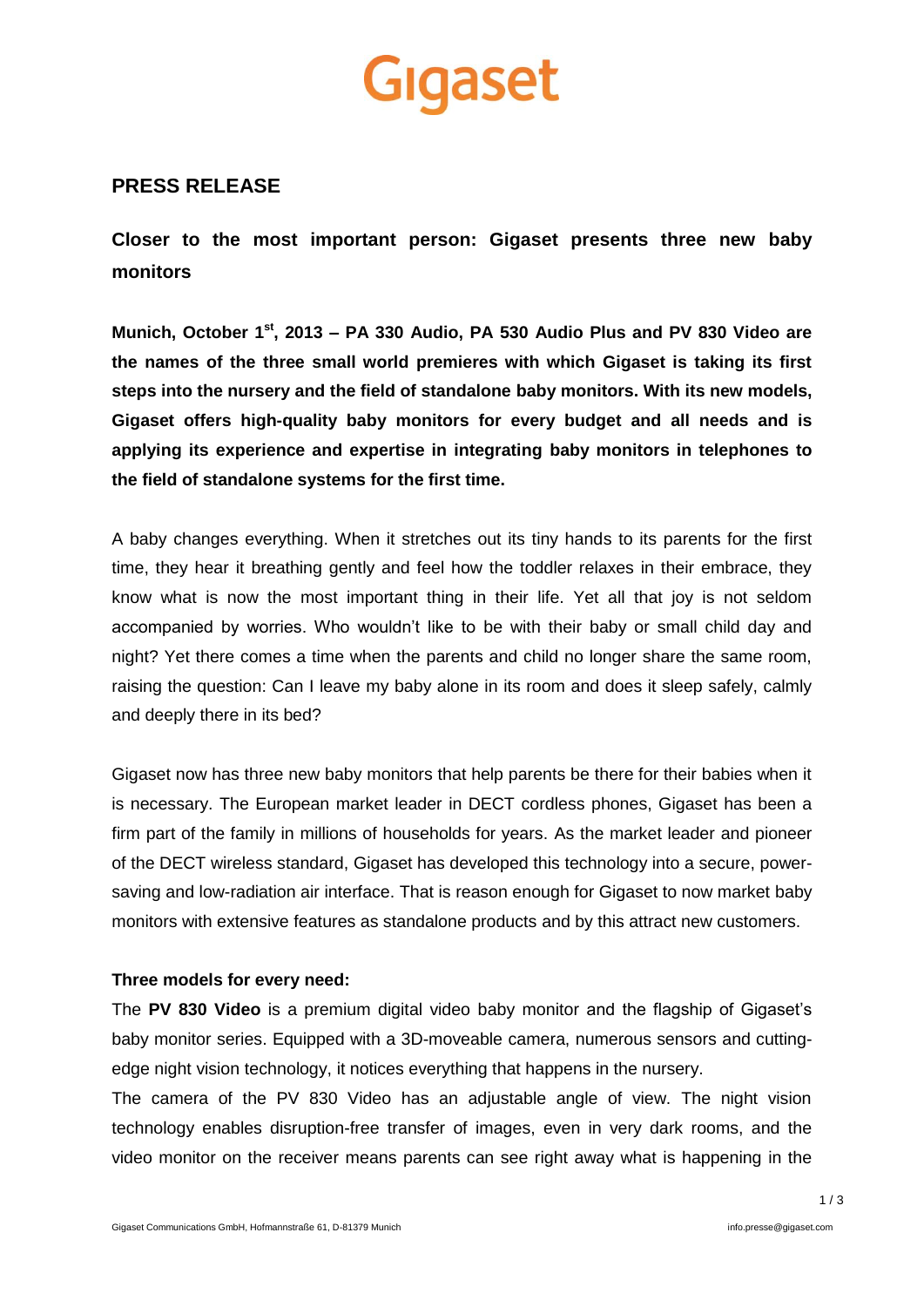room. The intercom function enables direct communication to the room and with the baby so that parents can calm down their little one with their voice. In addition, various goodnight songs and a night light can be activated from the parents' control unit.

The **PA 530 Audio Plus** is a high-end DECT audio baby monitor and the convenience model in Gigaset's series. The PA 530 Audio Plus is equipped with highly sensitive sensors to measure the temperature and humidity in the nursery, a night light and time display. It lets you keep tabs on what is going on in the room at all times. The PA 530 Audio Plus also offers a small repertoire of goodnight songs and an additional line-in audio input that can be linked to an Mp3-player or other audio sources.

The **PA 330 Audio** is a basic DECT baby monitor and the entry-level model in Gigaset's series. The PA 330 Audio offers large ranges, crystal-clear sound quality and voice activation. Parents can also monitor the quality of the connection and its range. In addition to voice activation, the noise level in the room is also shown by a visual display.

### **Exclusive features for greater convenience**

Gigaset's baby monitors not only give parents a lot more peace of mind, but also often much more convenience. Depending on the model, they help parents forget their permanent state of restlessness and only take action when actually necessary – meaning they also have more energy to make active use of their time with their children.

From measurement of the sleeping and room temperature so as to ensure that it is not too high or low to disturb their baby's sweet dreams, the practical intercom function and goodnight songs that can be activated remotely, to the comforting night light – parents can respond quickly and give their child a feeling of security and warmth whenever necessary.

"We aim to create a perceivable closeness between mother, father and child with our new baby monitors. All our devices are intended to give parents greater mobility and the convenience they need to simplify their everyday life," says Maik Brockmann, CSO of Gigaset AG. "Whether at home or out and about – our baby monitors are all compact and handy and so can be taken along any time. ECO DECT technology permits long standby and usage times without frequent recharging, and useful functions such as the temperature display help parents find the ideal place for their little darlings to sleep, even in a new environment."